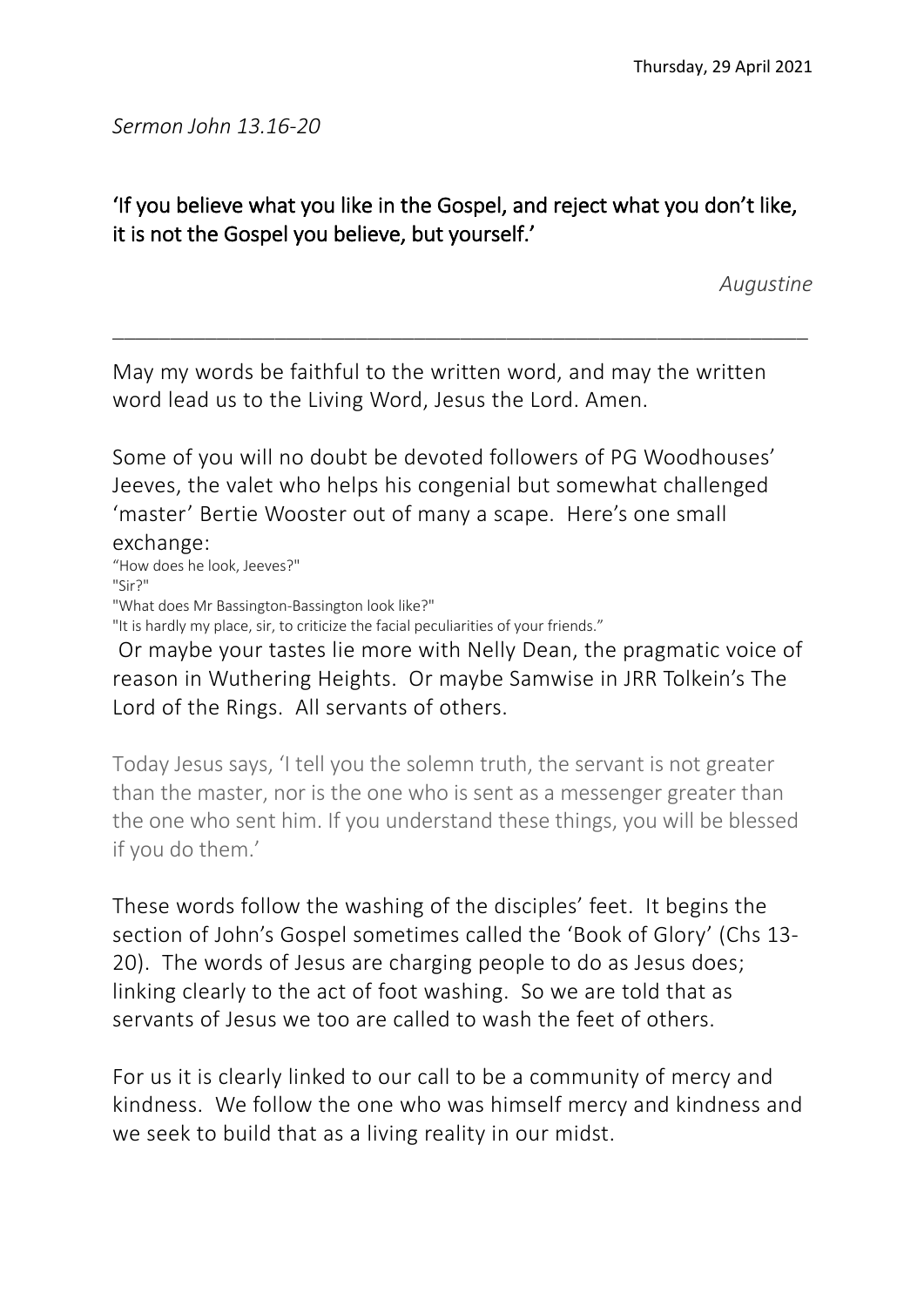There are many ways to 'wash feet' – and we need to be especially creative in this time of spatial distancing. Maybe you could send someone a card to let them know you are thinking and praying for them. Maybe you could call someone as an act of 'washing feet' to be alongside someone in need. Maybe you can respond to the Vaccinaid challenge, or the Christian Aid Covid Appeal: all acts of washing feet to support the lives of others. The key to this is that we are called to care for others and to emulate Jesus in our lives.

As we metaphorically wash the feet of others we refuse to hold back in taking on the small and unnoticed tasks. We are committed to listening, connecting to others and to show them they are cherished and loved by the God of tenderness, to truly be attentive to others around us. To see ourselves as servants of tenderness, of mercy and kindness.

To do this demands that we break with models of stratification and purity. It stands out against the rat race of productivity and the frenzy of accumulation. In the face of the world's anxieties, we are called to imitate birds and lillies. Today we are challenged to think of ourselves, how do we exercise power in our lives? For how we respond speaks volumes of the new kingdom we are a part of. Only if we move with the rhythm of suffering and solidarity – the passion, death of Jesus and of all peoples – can we hope to come to the rhythm of mending and blessing - the resurrection and ascension God promises to all. Only if we follow the example of the divine footwasher, do we truly become followers of Christ.

So, as we reflect on the call for us to be like the one we follow, we can take heart. We don't follow a figure like Woosters, Frodo or the Earnshaws. Rather we follow the Servant King, the one who stoops to wash our feet. And we are, today, challenged, in this Eastertide to recall the actions in that upper room of the washing of feet. And we are called to do the same in our lives.